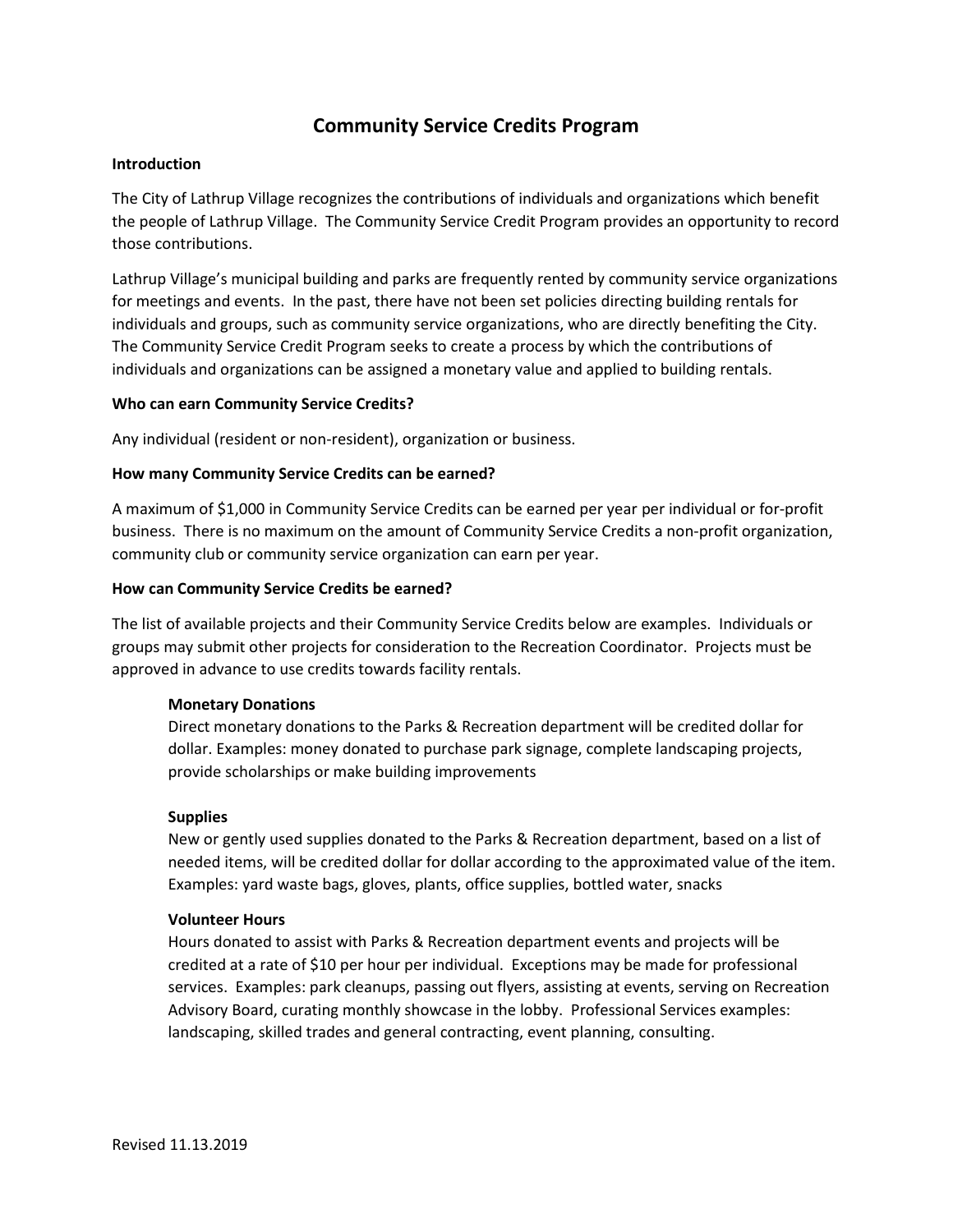#### **Sponsorships**

Sponsorship dollars will be credited at a rate of \$0.50 per dollar since the sponsor has also benefited from marketing and promotion. Examples: presenting sponsorship such as Michigan First Credit Union Summer in the Village, specific aspects such as "with bounce house sponsored by Target".

#### **Can Community Service Credits be transferred?**

Credits can be transferred from an individual to an organization or business of which they are a member. Individuals must give their expressed consent to transfer credits. Credits cannot be transferred between individuals.

#### **How can Community Service Credits be applied to facility rentals?**

Groups or individuals may apply community service credits to all or a portion of their total rental fee, except for setup/clean up fees. To use Community Service Credits, one should complete the rental application and indicate they will be applying Community Service Credits. There is a form to complete to apply credits.

#### **Are there any fees Community Service Credits do not cover?**

Community Service Credits cannot be used to cover room setup/clean up fees. Renters are still responsible for the actual cost of damages and/or cleaning as a result of their facility usage.

#### **How do I know how many credits I have?**

The Recreation Coordinator will maintain a record of earned credits, easily accessible upon inquiry.

#### **Do the credits expire?**

Credits expire after two years of non-use.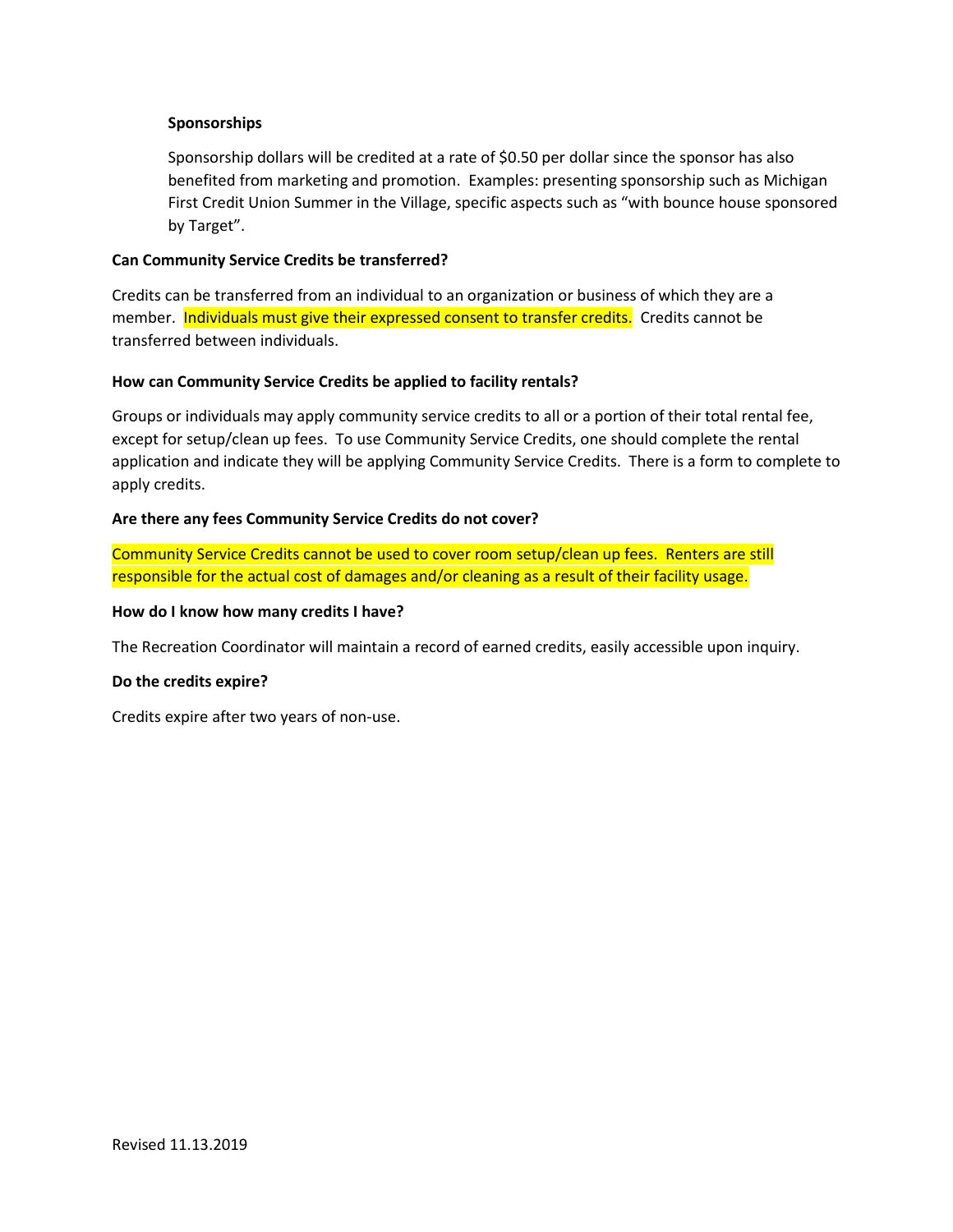

## City of Lathrup Village

Community Service Credits Project Proposal Form

Will these credits be applied to an organization? If so, what organization? Please describe the community service credit project proposed. -----------------------Approved? **Example 19 Yes** No **Signature Recreation Coordinator** Date

Revised 11.13.2019